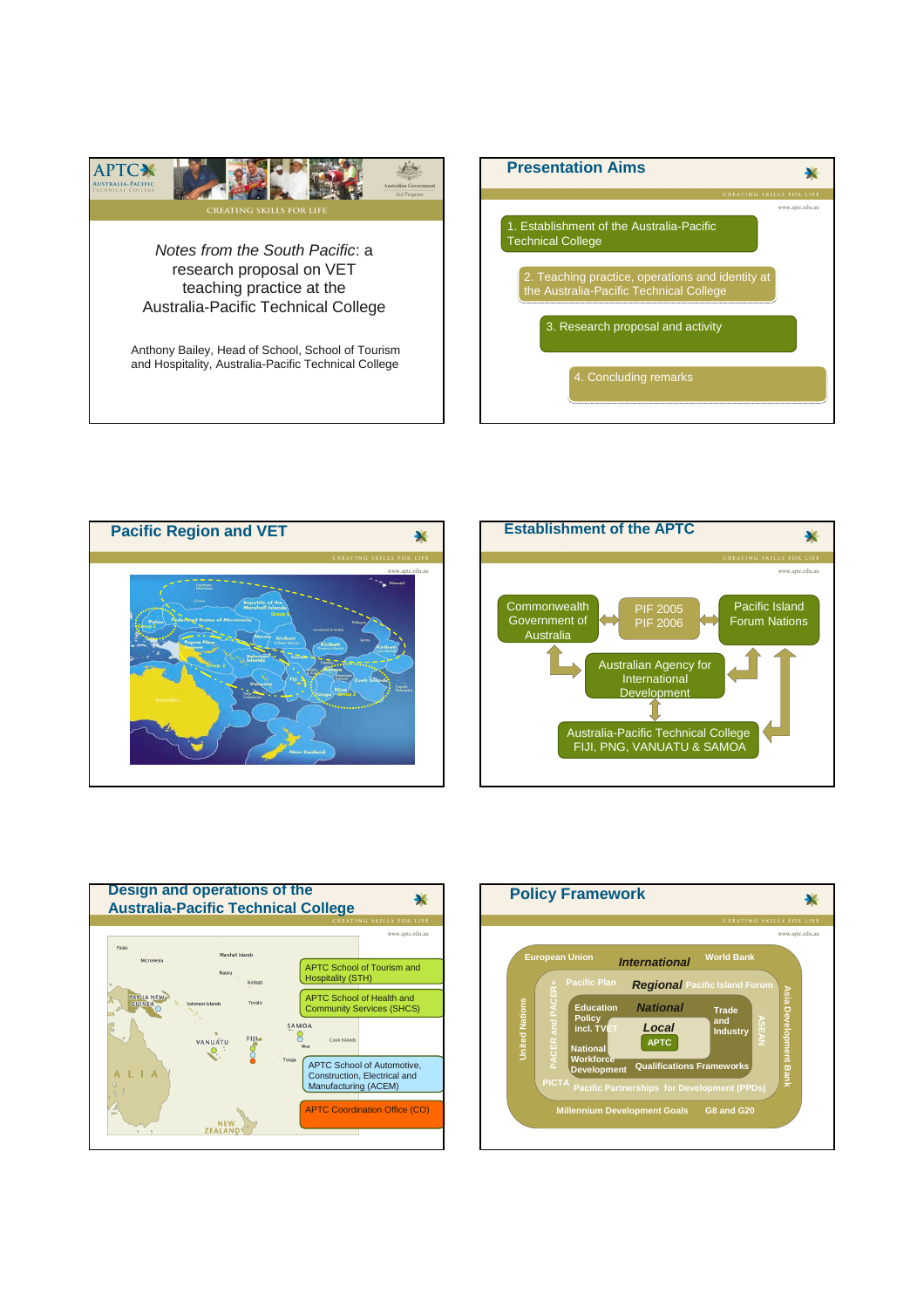

| <b>CREATING SKILLS FOR LIFE</b> |                        |                          |                         |
|---------------------------------|------------------------|--------------------------|-------------------------|
|                                 |                        | www.aptc.edu.au          |                         |
| <b>Industry Sector</b>          | Qualification          | Location                 | <b>Teachers working</b> |
|                                 | Level                  |                          | on the program          |
| Hospitality and Tourism:        | Certificate III and IV | Fiii, Samoa and Vanuatu  | $Fiii - 4$              |
| Culinary                        |                        |                          | Samoa - 6               |
| Patisserie and Bakery           |                        |                          | Vanuatu - 7             |
| Food and Beverage Service       |                        |                          |                         |
| <b>Hospitality Supervision</b>  |                        |                          |                         |
| Education:                      | Certificate IV         | Fiii, Kiribati, Vanuatu, |                         |
| Training and Assessment         |                        | Samoa and Tonga          |                         |
| Health and Community            | Certificate III and    | Fiii and Vanuatu         | $Fiii - 2$              |
| Services:                       | Diploma                |                          | Vanuatu - 1             |
| Children's Services             |                        |                          |                         |
| Community Welfare               |                        |                          |                         |
| Youth Welfare                   |                        |                          |                         |
| Personal Services:              | Certificate III        | Fiii                     | Fili - 1                |
| Hairdressing                    |                        |                          |                         |







## **Research proposal and activity**

• Active practitioner and active researcher

 $\overline{\mathbf{x}}$ 

- Mixed research methodology
	- Online survey and structured interviews
	- Quantitative and qualitative data collection
- Four locations: Fiji, Samoa, Vanuatu and Australia
- Two Schools: STH and SHCS
- Sample size: 28-35
- Time period: 2007 present